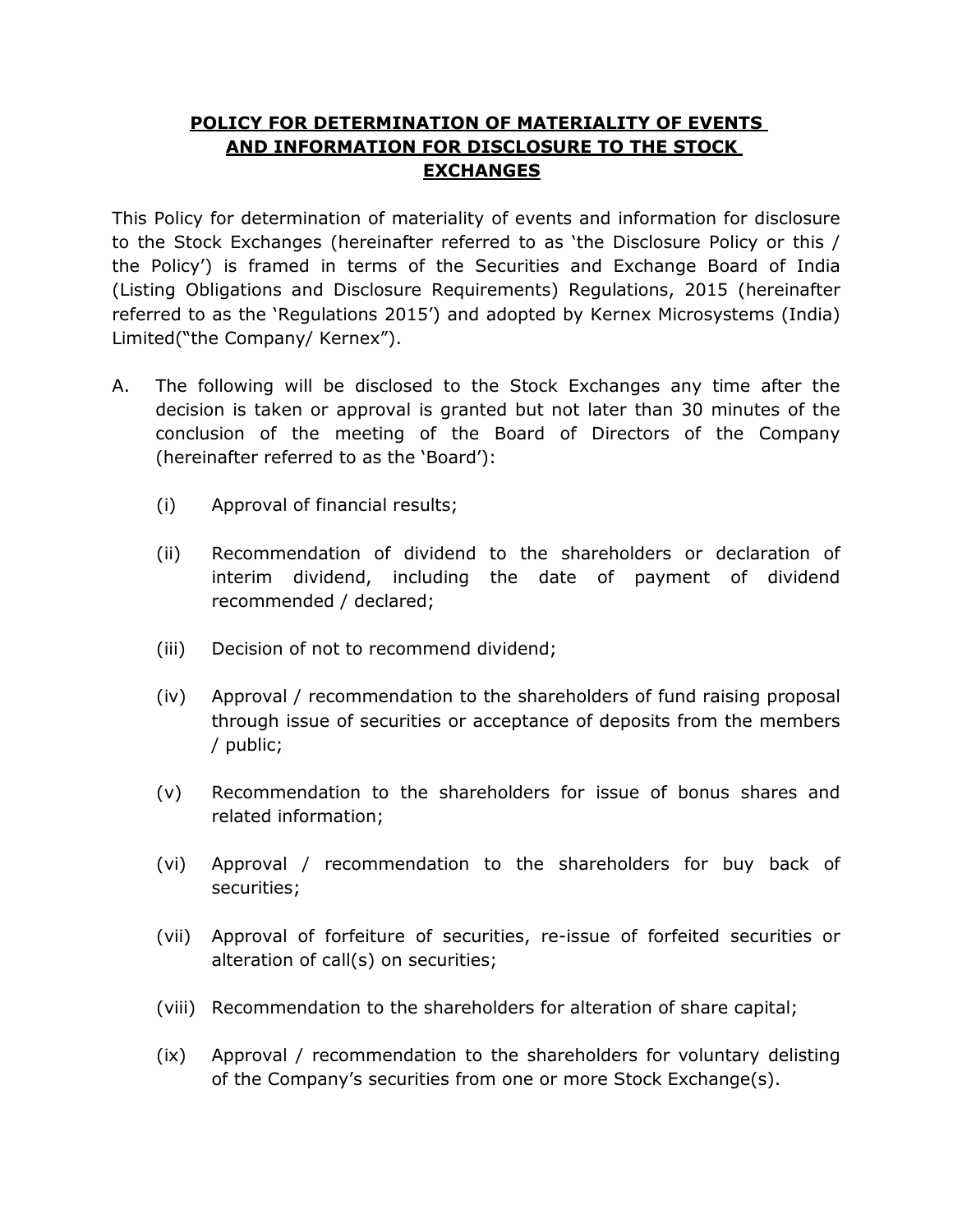- B. The following events / information will be disclosed to the Stock Exchanges as soon as possible but no later than 24 hours of the **occurrence of the event / information**:
	- (i) Approval of the Board for acquisition, directly or indirectly, of control of a company, or entering into agreement for this purpose.
	- (ii) Acquiring or agreeing to acquire, directly or indirectly, shares / voting rights of a company, such that the shareholding / voting rights aggregate 5% or more of that company's total shareholding / voting rights.
	- (iii) Recommendation by the Board to the shareholders of a Scheme of Arrangement for amalgamation, merger, demerger or other such restructuring;
	- (iv) Approval of the Board / recommendation by the Board to the shareholders for sale or disposal of a Manufacturing Unit / Hotel / Division of the Company or sale or disposal of a Subsidiary of the Company.
	- (v) Issue of securities by way of rights, bonus shares or in any other manner, alteration of capital and sub-division or consolidation of shares.
	- (vi) Forfeiture of securities, re-issue of forfeited securities or alteration of call(s) on securities.
	- (vii) Redemption of securities of the Company.
	- (viii) Buyback of securities of the Company.
	- (ix) Recommendation by the Board to the shareholders for alteration in the terms of securities of the Company.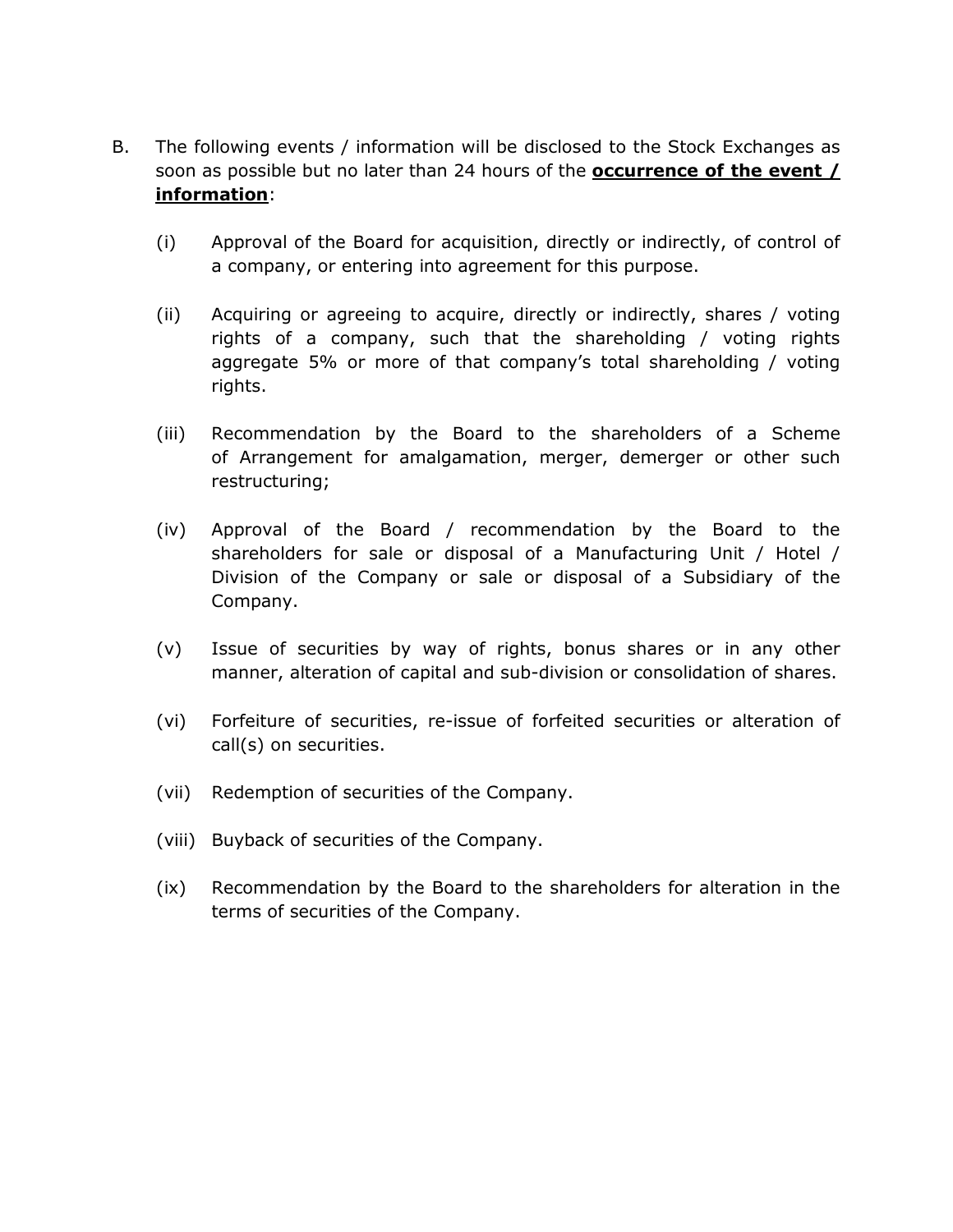- (xi) Imposition of restriction on transferability of securities of the Company by any authority.
- (xii) Change in Directors, Key Managerial Personnel (KMP), Statutory Auditors and Compliance Officer appointed under the Regulations 2015.
- (xiii) Notices, call letters, resolutions and circulars sent to and advertisements issued for the information of all shareholders / creditors / debenture holders, or any class thereof.
- (xiv) Brief details of General Meeting held.
- (xv) Recommendation by the Board to the shareholders for amendment to Memorandum and Articles of Association of the Company.
- (xvi) Schedule of analysts or institutional investors' meet organized by the Company and presentations on financial results made by the Company to analysts or institutional investors at such meets.

The Company will ensure that no material information is disclosed selectively to any one or group of research analysts or investors to the disadvantage of other stakeholders. In the unlikely event of any material information being disclosed selectively, inadvertently or otherwise, at a meeting with analysts or at any investor relations conference, such information would be promptly disclosed to the Stock Exchanges.

- (xvii) Knowledge of fraud by KMP or by the Company or arrest of KMP.
- (xviii) Occurrence of default by the Company (and not merely procedural default).
- (xix) Entering into shareholder agreement or joint venture agreement, to the extent that it impacts management and control of the Company, or entering into agreement with media companies which is binding and not in the normal course of business, including amendment thereto or termination thereof.
- (xx) Corporate debt restructuring and one time settlement with banks.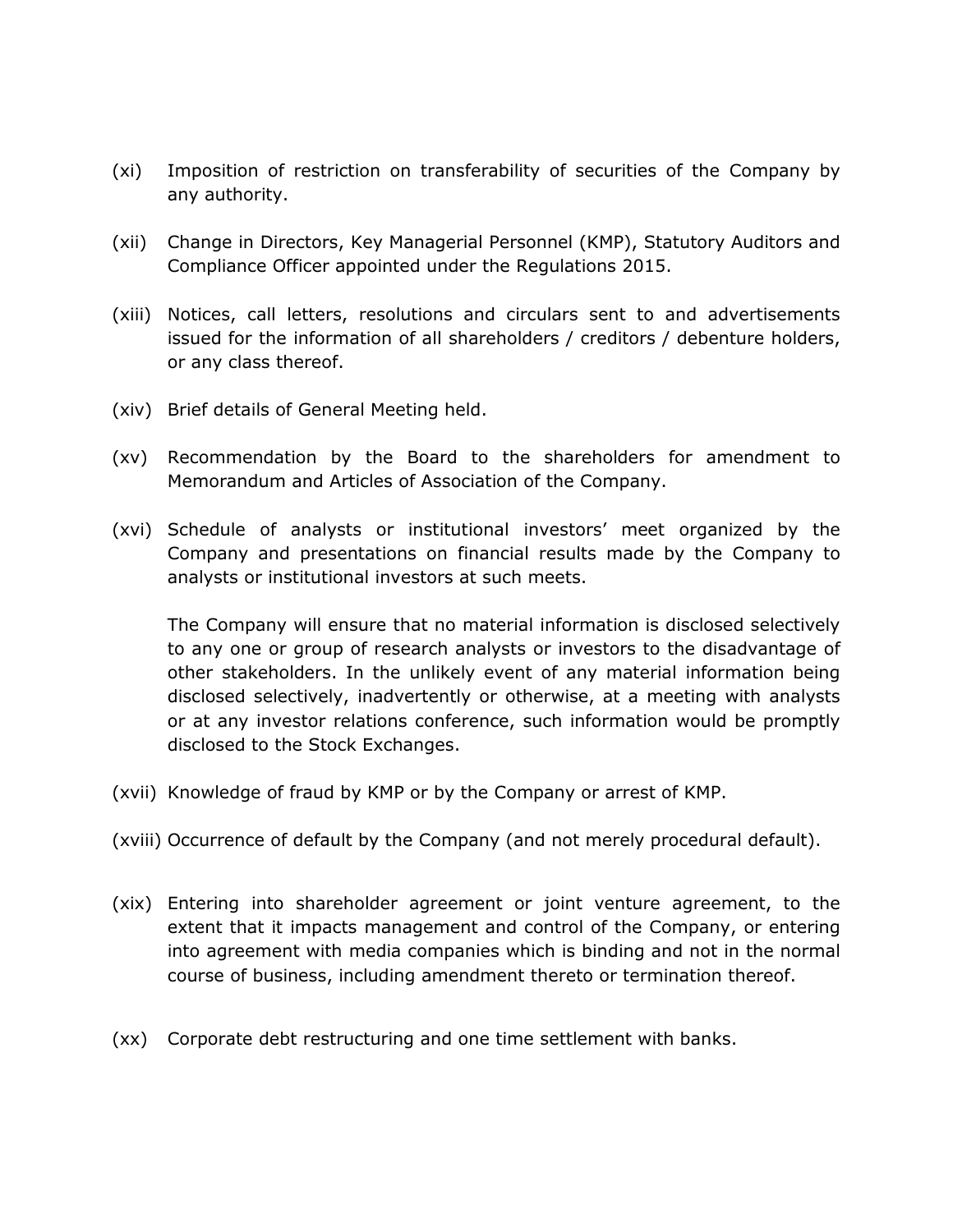- (xxi) Reference to BIFR and winding-up petition filed by any party / creditors.
- (xxii) Rating of securities of the Company by a credit rating agency, including revision, if any.
- (xxiii) Approval of the Board for appointment or discontinuation of Share Transfer Agents.
- C. The following events / information will be disclosed to the Stock Exchanges as soon as possible but no later than 24 hours of the **occurrence of the event / information**, if the impact of such event / information on the Company exceeds 10% of its gross turnover or 10% of its net worth, whichever is higher, such turnover / net-worth to be based on the latest audited annual financial statements of the Company:
	- (i) Commencement or postponement in the date of commencement of commercial production or commercial operations of a Manufacturing Unit / Division of the Company.
	- (ii) Change in the general character or nature of business of the Company through strategic, technical, manufacturing or marketing tie-up with external party.
	- (iii) Adoption of new line of business or closure of operations of a Manufacturing Unit / Division of the Company.
	- (iv) Capacity addition.
	- (v) Category or Product launch.
	- (vi) Disruption of operations of a Manufacturing Unit / Division of the Company due to natural calamity (force majeure events) or events such as strikes, lockouts etc.
	- (vii) Change in regulatory framework impacting the business of the Company.
	- (viii) Litigation / dispute / regulatory action against the Company or its KMP.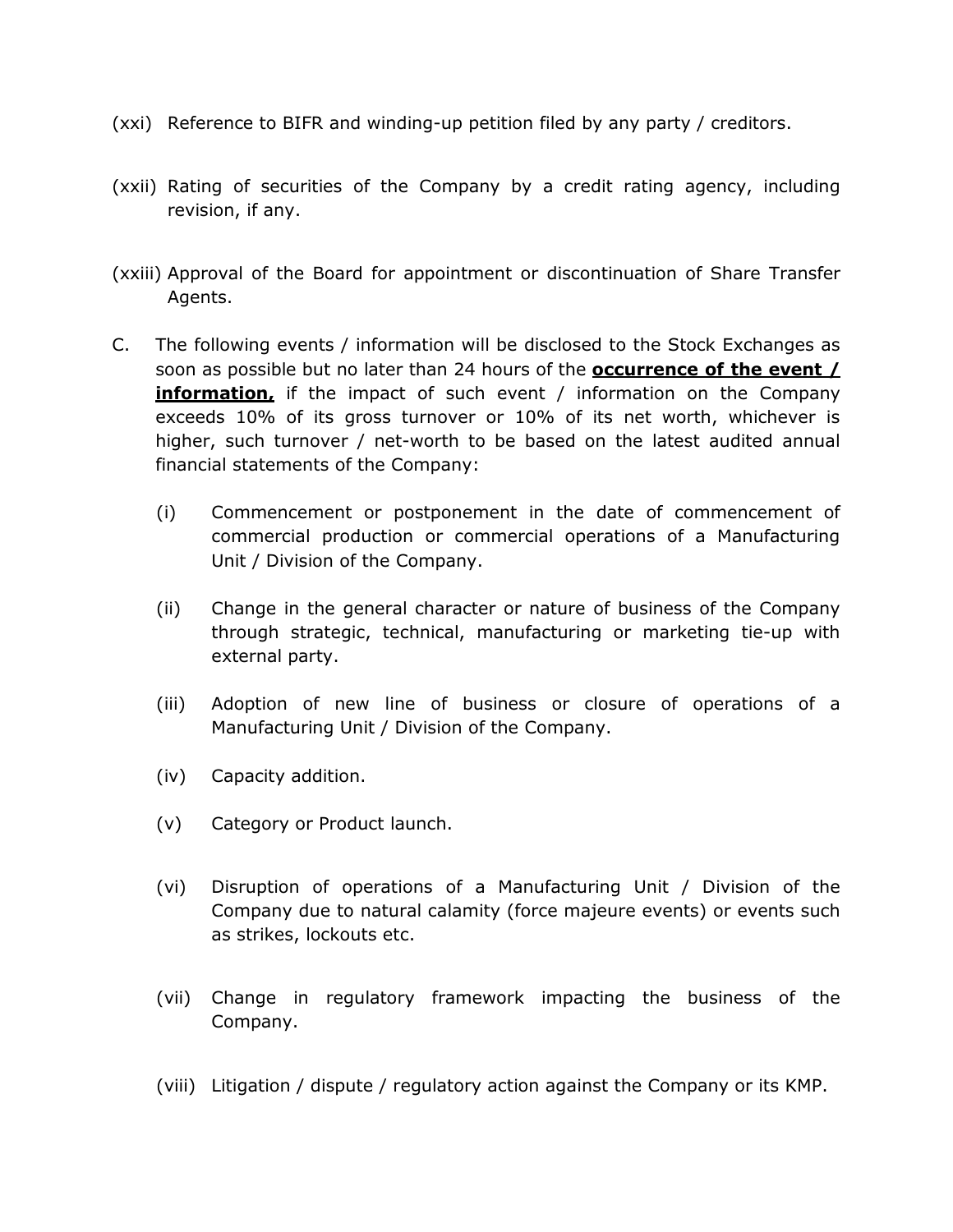- (ix) Knowledge of fraud by Directors or employees, other than KMP, of the Company.
- (x) Occurrence of default by Directors or employees, other than KMP, of the Company (and not merely procedural default).
- (xi) Recommendation by the Board to the shareholders to a Scheme for grant of Stock Options under the SEBI (Share Based Employee Benefits) Regulations, 2014.
- (xii) Details of grant, vesting and exercise of Stock Options under the Company's Employee Stock Option Schemes, where such grant, vesting or exercise exceeds 1% of the paid-up share capital of the Company, based on the latest audited annual financial statements of the Company.
- (xiii) Giving of guarantee or indemnity or becoming a surety for a third party.
- (xiv) Granting, withdrawal, surrender, cancellation or suspension of key license or regulatory approval.
- (xv) Awarding / receiving orders or contracts not in the normal course of business, including amendment thereto or termination thereof.
- (xvi) Any other significant development / event / information that is likely to impact the Company's business, to the extent indicated above.
- (xvii) Any other material event / information which is exclusively known to the Company and needs disclosure to enable the shareholders to appraise the Company's position.

In case the materiality threshold indicated above cannot be applied to a particular event / information, the Company will disclose such event / information:

(1) when non-disclosure of the event / information is likely to result in discontinuity or alteration of event / information already available in the public domain, or